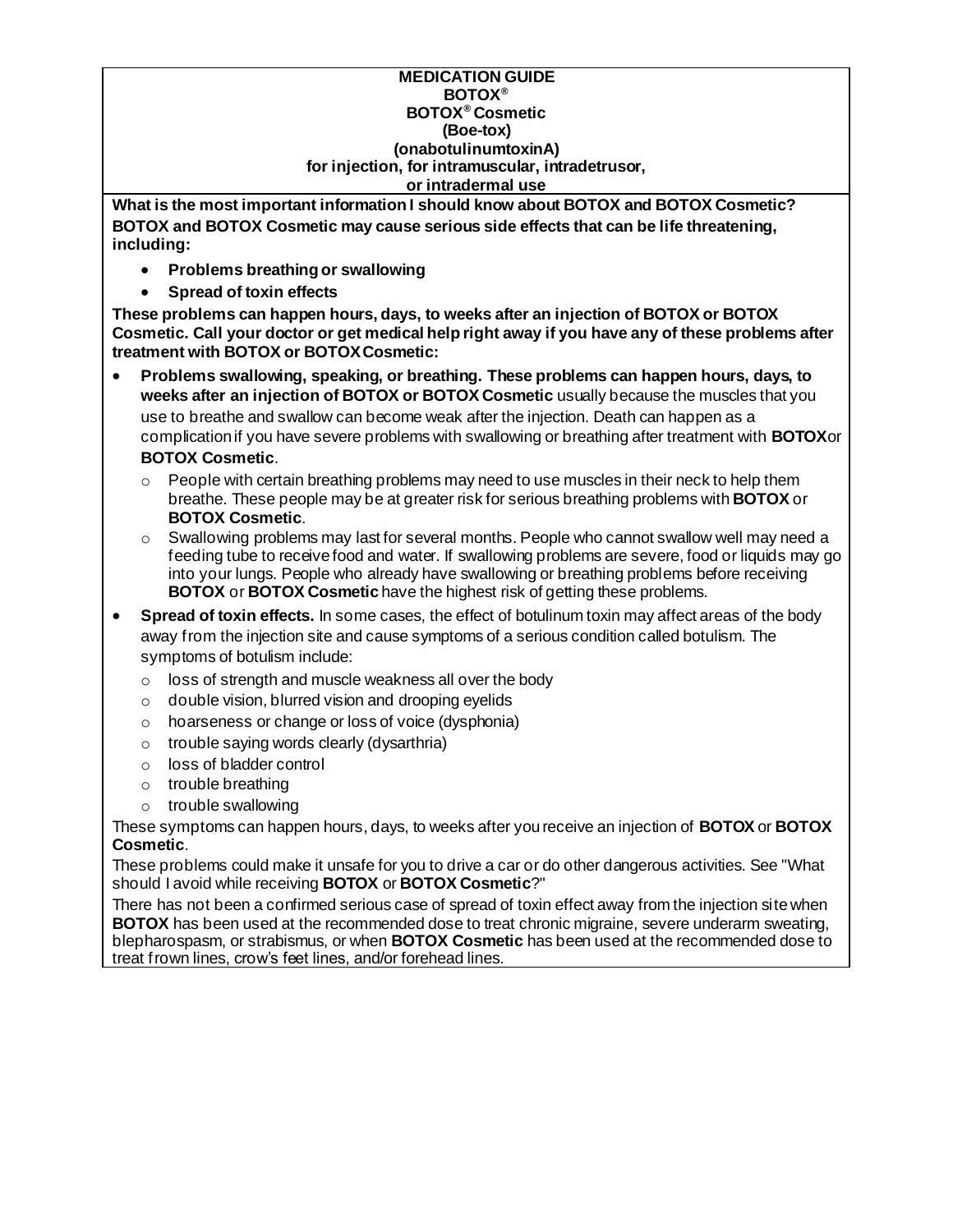#### **What are BOTOX and BOTOX Cosmetic?**

**BOTOX** is a prescription medicine that is injected into muscles and used:

- to treat overactive bladder symptoms such as a strong need to urinate with leaking or wetting accidents (urge urinary incontinence), a strong need to urinate right away (urgency), and urinating often (frequency) in adults when another type of medicine (anticholinergic) does not work well enough or cannot be taken.
- to treat leakage of urine (incontinence) in adults with overactive bladder due to neurologic disease when another type of medicine (anticholinergic) does not work well enough or cannot be taken.
- to treat overactive bladder due to a neurologic disease in children 5 years of age and older when another type of medicine (anticholinergic) does not work well enough or cannot be taken.
- to prevent headaches in adults with chronic migraine who have 15 or more days each month with headache lasting 4 or more hours each day.
- to treat increased muscle stiffness in people 2 years of age and older with spasticity.
- to treat the abnormal head position and neck pain that happens with cervical dystonia (CD) in adults.
- to treat certain types of eye muscle problems (strabismus) or abnormal spasm of the eyelids (blepharospasm) in people 12 years of age and older.

**BOTOX** is also injected into the skin to treat the symptoms of severe underarm sweating (severe primary axillary hyperhidrosis) when medicines used on the skin (topical) do not work well enough.

**BOTOX Cosmetic** is a prescription medicine for adults that is injected into muscles and used for a short period of time (temporary) to improve the look of:

- moderate to severe frown lines between the eyebrows (glabellar lines)
- moderate to severe crow's feet lines
- moderate to severe forehead lines

You may receive treatment for frown lines, crow's feet lines, and forehead lines at the same time.

It is not known whether **BOTOX** is safe and effective in people younger than:

- 18 years of age for treatment of urinary incontinence
- 18 years of age for treatment of chronic migraine
- 16 years of age for treatment of cervical dystonia
- 18 years of age for treatment of hyperhidrosis
- 12 years of age for treatment of strabismus or blepharospasm
- 2 years of age for treatment of spasticity

**BOTOX Cosmetic** is not recommended for use in children younger than 18 years of age.

It is not known whether **BOTOX** and **BOTOX Cosmetic** are safe and effective to prevent headaches in people with migraine who have 14 or fewer headache days each month (episodic migraine).

It is not known whether **BOTOX** and **BOTOX Cosmetic** are safe and effective for severe sweating anywhere other than your armpits.

It is not known if **BOTOX Cosmetic** is safe and effective for use more than 1 time every 3 months.

# **Who should not receive BOTOXor BOTOX Cosmetic?**

Do not receive **BOTOX** or **BOTOX Cosmetic** if you:

- are allergic to any of the ingredients in **BOTOX**or **BOTOXCosmetic**. See the end of this Medication Guide for a complete list of ingredients in **BOTOX**and **BOTOXCosmetic**.
- had an allergic reaction to any other botulinum toxin product such as Myobloc<sup>®</sup>, Dysport<sup>®</sup>, or Xeomin® .
- have a skin infection at the planned injection site.
- are being treated for urinary incontinence and have a urinary tract infection (UTI).
- are being treated for urinary incontinence and find that you cannot empty your bladder on your own (only applies to people who are not routinely catheterizing).

#### **What should I tell my doctor before receiving BOTOX or BOTOX Cosmetic? Tell your doctor about all your medical conditions, including if you:**

- have a disease that affects your muscles and nerves (such as amyotrophic lateral sclerosis [ALS or Lou Gehrig's disease], myasthenia gravis or Lambert-Eaton syndrome). See "What is the most important information I should know about **BOTOX** and **BOTOX Cosmetic**?"
- have allergies to any botulinum toxin product.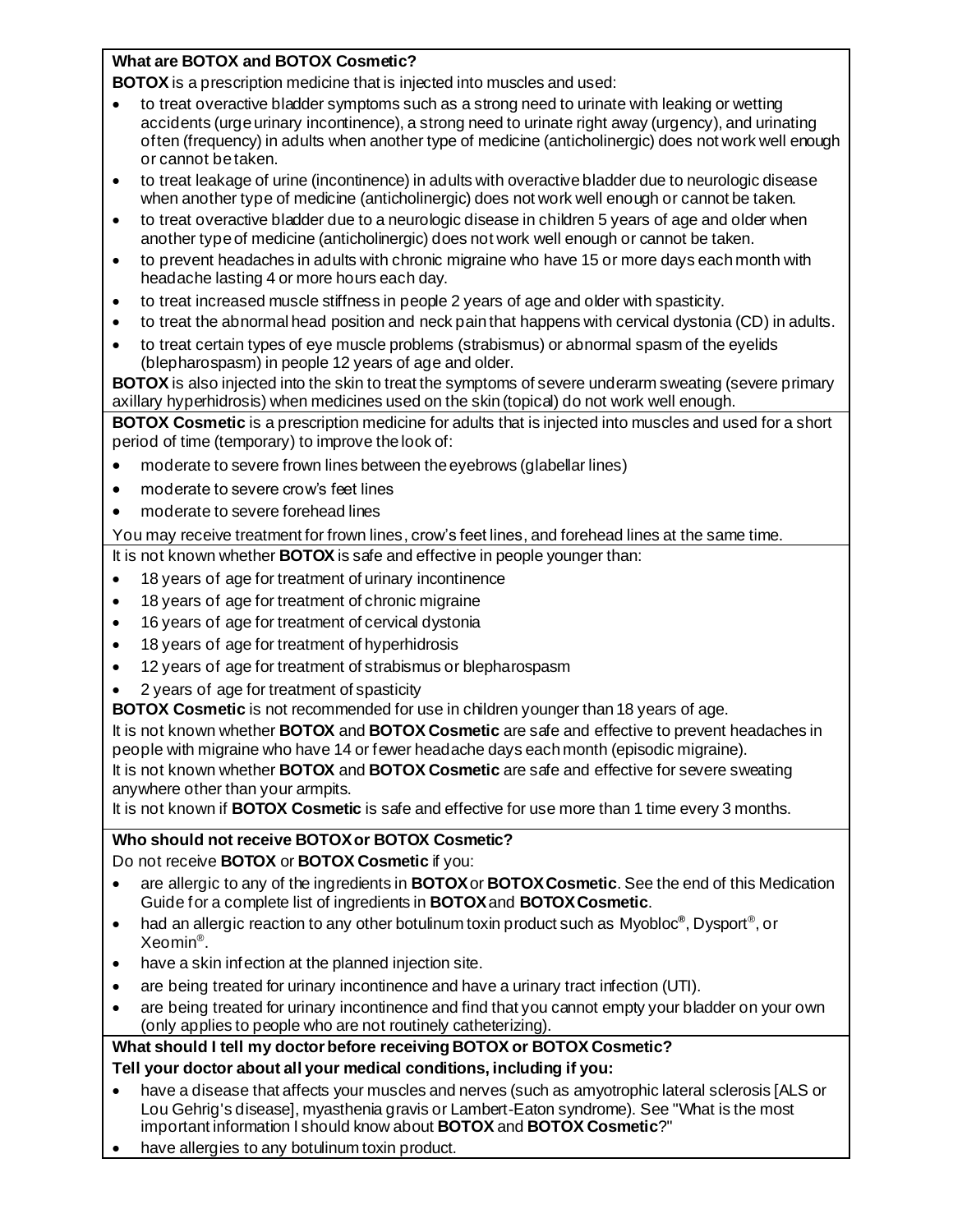- had any side effect from any botulinum toxin product in the past.
- have or have had a breathing problem, such as asthma or emphysema.
- have or have had swallowing problems.
- have or have had bleeding problems.
- have plans to have surgery.
- had surgery on your face.
- have weakness of your forehead muscles, such as trouble raising your eyebrows.
- have drooping evelids.
- have any other change in the way your face normally looks.
- have symptoms of a urinary tract infection (UTI) and are being treated for urinary incontinence. Symptoms of a urinary tract infection may include pain or burning with urination, frequent urination, or fever.
- have problems emptying your bladder on your own and are being treated for urinary incontinence.
- are pregnant or plan to become pregnant. It is not known if **BOTOX** or **BOTOX Cosmetic** can harm your unborn baby.
- are breastfeeding or plan to breastfeed. It is not known if **BOTOX** or **BOTOX Cosmetic** passes into breast milk.

**Tell your doctor about all the medicines you take**, including prescription and over-the-counter medicines, vitamins and herbal supplements. Using **BOTOX** or **BOTOX Cosmetic** with certain other medicines may cause serious side effects. **Do not start any new medicines until you have told your doctor that you have received BOTOX or BOTOX Cosmetic in the past.**

## **Especially tell your doctor if you:**

- have received any other botulinum toxin product in the last four months.
- have received injections of botulinum toxin, such as Myobloc**®** (rimabotulinumtoxinB), Dysport® (abobotulinumtoxinA), or Xeomin® (incobotulinumtoxinA) in the past. Be sure your doctor knows exactly which product you received.
- have recently received an antibiotic by injection.
- take muscle relaxants.
- take an allergy or cold medicine.
- take a sleep medicine.
- take anti-platelets (aspirin-like products) or anti-coagulants (blood thinners).

## **Ask your doctor if you are not sure if your medicine is one that is listed above.**

Know the medicines you take. Keep a list of your medicines with you to show your doctor and pharmacist each time you get a new medicine.

## **How will I receive BOTOX or BOTOX Cosmetic?**

- **BOTOX** or **BOTOX Cosmetic** is an injection that your doctor will give you.
- **BOTOX** is injected into your affected muscles, skin, or bladder.
- **BOTOX Cosmetic** is injected into your affected muscles.
- Your doctor may change your dose of **BOTOX** or **BOTOX Cosmetic**, until you and your doctor find the best dose for you.
- **Your doctor will tell you how often you will receive your dose of BOTOX or BOTOX Cosmetic injections.**

## **What should I avoid while receiving BOTOX or BOTOX Cosmetic?**

**BOTOX** and **BOTOX Cosmetic** may cause loss of strength or general muscle weakness, vision problems, or dizziness within hours to weeks of taking **BOTOX** or **BOTOX Cosmetic**. **If this happens, do not drive a car, operate machinery, or do other dangerous activities.** See "What is the most important information I should know about **BOTOX** and **BOTOX Cosmetic**?"

## **What are the possible side effects of BOTOX and BOTOX Cosmetic?**

**BOTOX and BOTOX Cosmetic can cause serious side effects.** See "What is the most important information I should know about **BOTOX** and **BOTOX Cosmetic**?"

**Other side effects of BOTOX and BOTOX Cosmetic include:**

- dry mouth.
- discomfort or pain at the injection site.